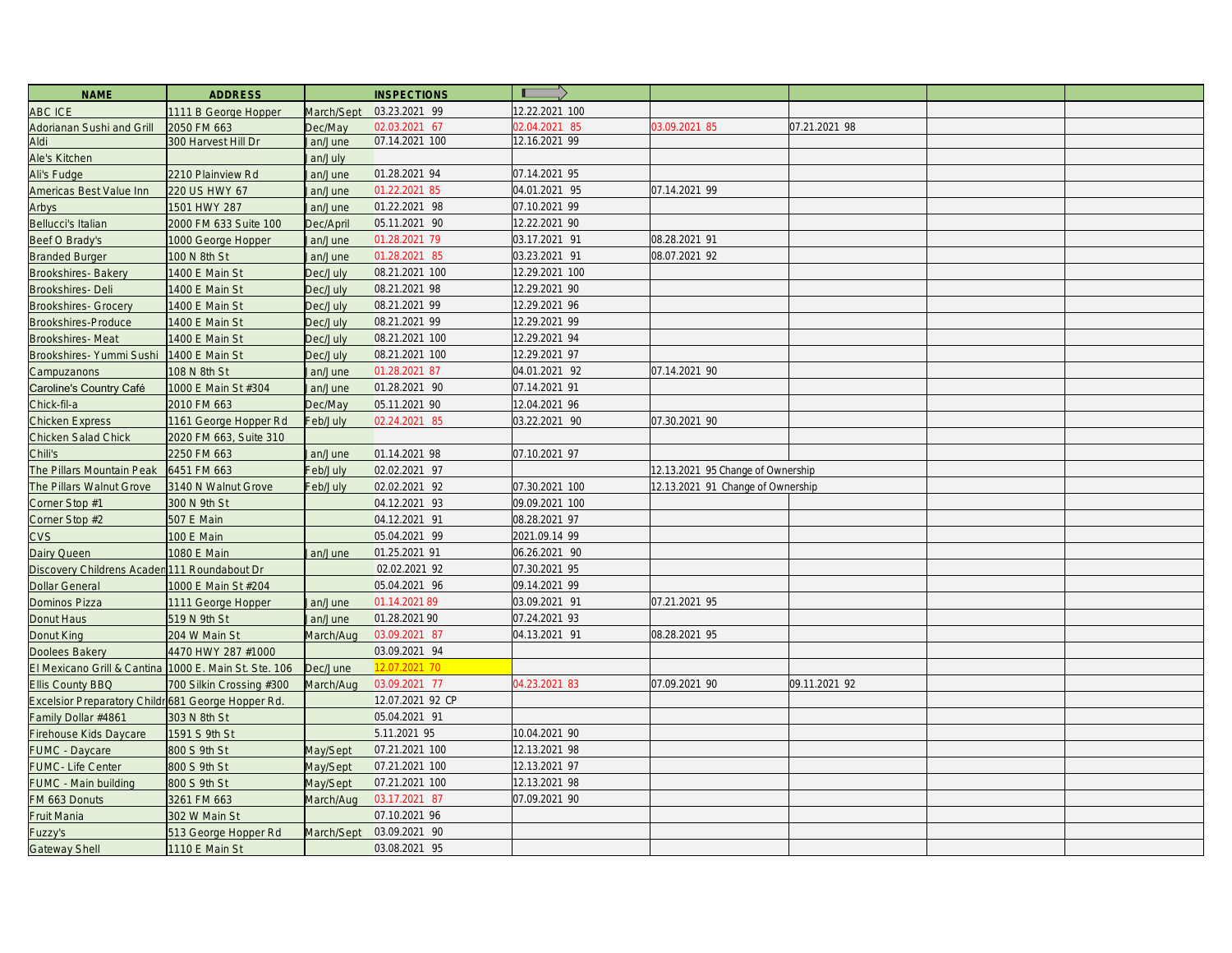| <b>NAME</b>                                      | <b>ADDRESS</b>        |            | <b>INSPECTIONS</b> |                |                  |                  |              |  |
|--------------------------------------------------|-----------------------|------------|--------------------|----------------|------------------|------------------|--------------|--|
| Golden Chick                                     | 1061 E Main           | lan/June   | 01.14.2021 87 CP   | 03.09.2021 82  | 04.13.2021 86    | 06.16.2021 82 CP | 1.29.2021 80 |  |
| <b>Hideout Burgers</b>                           | 1601 S 9th St #500    | March/Sept | 04.01.2021 73      | 021.09.14 84   | 2.22.2021 84     |                  |              |  |
| I Am Nutrition                                   | 308 W Ave F           |            | 01.26.2021 76      | 04.01.2021 87  | 07.09.2021 92    | 08.07.2021 95    |              |  |
| Jack In the Box                                  | 320 E HWY 287         | March/Aug  | 03.08.2021 92      | 09.11.2021 97  |                  |                  |              |  |
| Jalepenos Lemon Pepper                           | 400 W Ave F           |            | 03.09.2021 91      | 09.22.2021 90  |                  |                  |              |  |
| Jersey Mikes Subs                                | 2210 FM 663           | Dec/June   | 01.14.2021 91      | 06.26.2021 92  | 2.04.2021 87     |                  |              |  |
| Jimmy Johns                                      | 2050 FM 663 #210      | Dec/June   | 06.26.2021 97      | 12.04.2021 98  |                  |                  |              |  |
| Jimmys Pizza and Pasta                           | 300 N 8th St          | Feb/July   | 02.24.2021 68      | 03.02.2021 96  | 08.07.2021 97    |                  |              |  |
| <b>KFC</b>                                       | 600 Silkin Crossing   | Feb/July   | 02.24.2021 97      | 08.03.2021 100 |                  |                  |              |  |
| Kids Care Center                                 | 114 S 14th St         |            | 03.22.2021 90      |                |                  |                  |              |  |
| Kim and Jenny's                                  | 133 N 8th St          |            | 04.23.2021 94      | 12.02.2021 100 |                  |                  |              |  |
| Kroger-Bakery                                    | 2200 FM 663           |            | 04.05.2021 98      | 11.19.2021 100 |                  |                  |              |  |
| Kroger-Deli                                      | 2200 FM 663           |            | 04.05.2021 95      | 11.19.2021 98  |                  |                  |              |  |
| Kroger-Grocery                                   | 2200 FM 663           |            | 04.05.2021 91      | 11.19.2021 99  |                  |                  |              |  |
| Kroger - Produce                                 | 2200 FM 663           |            | 04.05.2021 99      | 11.19.2021 100 |                  |                  |              |  |
| Kroger-Seafood/Meat                              | 2200 FM 663           |            | 04.05.2021 93      | 11.19.2021 100 |                  |                  |              |  |
| Kroger-Starbucks                                 | 2200 FM 663           |            | 04.05.2021 94      | 11.19.2021 100 |                  |                  |              |  |
| Kroger-Sushi                                     | 2200 FM 663           |            | 04.05.2021 95      | 11.19.2021 98  |                  |                  |              |  |
| Lighthouse Coffee Bar                            | 1404 N 9th St         |            | 03.16.2021 94      |                |                  |                  |              |  |
| Little Caesars                                   | 661 E Main St #600    | March/Sept | 03.09.2021 88 CP   | 04.12.2021 90  | 09.22.2021 84 CP | 2.07.2021 82     |              |  |
| Los Tapatios                                     | 4470 E HWY 287 #100   |            | 05.04.2021 70      | 05.06.2021 90  | 11.03.2021 90    |                  |              |  |
| Loves Travel Stop #216                           | 1501 HWY 287          |            | 04.23.2021 91      | 10.18.2021 95  |                  |                  |              |  |
| Marcos Pizza                                     | 2410 FM 663 #500      |            | 04.12.2021 92      | 10.25.2021 90  |                  |                  |              |  |
| Marriott                                         | <b>B Community Dr</b> | March/July | 03.08.2021 80      | 04.12.2021 99  | 07.24.2021 96    | 07.31.2021 99    |              |  |
| <b>McDonalds</b>                                 | 1310 E HWY 287        |            | 04.13.2021 93      | 10.18.2021 95  |                  |                  |              |  |
| Methodist Hospital                               | 1201 E HWY 287        |            | 04.23.2021 96      | 10.25.2021 94  |                  |                  |              |  |
| Mid-Towne Assisted Living                        | 910 S 9th St          |            | 04.30.2021 91      | 11.18.2021 93  |                  |                  |              |  |
| Midtowne Donuts                                  | 501 George Hopper     | April/Oct  | 04.30.2021 86      | 07.30.2021 96  | 0.25.2021 86     | 12.16.2021 93    |              |  |
| Midlo Scoops                                     | 101 S 3rd #104        |            | 11.18.2021 98      |                |                  |                  |              |  |
| Midlothian Donuts                                | 610 E Main St         |            | 03.17.2021 90      |                |                  |                  |              |  |
| Midlothian Health Care Cent 900 George Hopper Rd |                       |            | 03.17.2021 88      | 08.25.2021 84  | 10.08.2021 90    |                  |              |  |
| Midlothian H20                                   | 502 W Main St         | Dec/June   | 06.26.2021 94      | 12.04.2021 99  |                  |                  |              |  |
| Midlo Market                                     | 216 W Ave F           |            | 03.09.2021 81      | 04.14.2021 91  |                  |                  |              |  |
| Midlothian Mini Mart (AMS) 318 W Main St         |                       | lan/June   | 01.22.2021 93      | 06.26.2021 97  |                  |                  |              |  |
| Midlothian Senior Activity C(4 Community Center  |                       | Dec/June   | 01.14.2021 96      | 07.21.2021 100 |                  |                  |              |  |
| Midlothian Soccer Assiocatid661 E Main St #200   |                       |            |                    |                |                  |                  |              |  |
| Midlothian Softball Assiocat                     | 1000 S 14th St        |            | 03.17.2021 96      | 03.31.2021 98  |                  |                  |              |  |
| Mill Creek Meat                                  | 751 Apple Lane        | Dec/June   | 07.09.2021 98      | 12.22.2021 100 |                  |                  |              |  |
| <b>MOD Pizza</b>                                 | 2210 FM 663 #172      | Feb/Aug    | 02.04.2021 91      | 08.04.2021 94  |                  |                  |              |  |
| Mr Jims Pizza                                    | 304 W Ave F           | Feb/Aug    | 02.02.2021 94      | 09.09.2021 98  |                  |                  |              |  |
| Murphy USA                                       | 100 Walton Way        |            | 04.23.2021 97      | 10.12.2021 99  |                  |                  |              |  |
| Navarro Bookstore                                | 899 Mt Zion Rd        |            | 04.25.2021 97      |                |                  |                  |              |  |
| Oasis Food Store                                 | 1601 S 9th St #500    |            | 04.25.2021 88      | 09.14.2021 96  | 10.25.2021 93    |                  |              |  |
| Palace Academy                                   | 1014 N 9th St         |            | 02.02.2021 94      |                |                  |                  |              |  |
| Panda Express                                    | 340 E HWY 287         | April/Oct  | 04.13.2021 91 CP   | 0.12.2021 CP   | 12.07.2021 92    |                  |              |  |
| Panther Peak Shaved Ice                          | 418 W Main St #A      |            | 05.11.2021 97      | 08.07.2021 95  |                  |                  |              |  |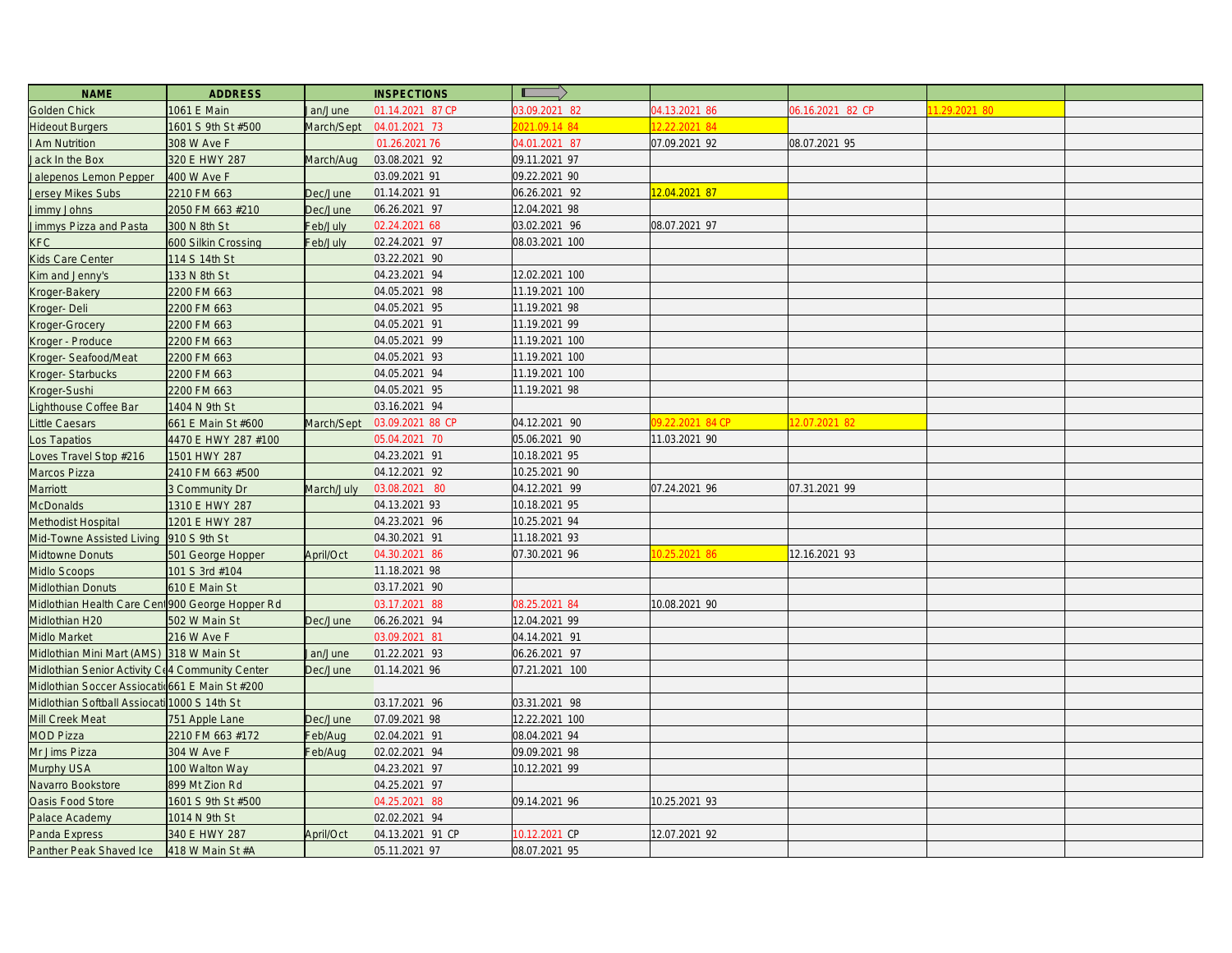| <b>NAME</b>                                       | <b>ADDRESS</b>      |                   | <b>INSPECTIONS</b>                 | $\blacksquare$   |               |               |               |               |
|---------------------------------------------------|---------------------|-------------------|------------------------------------|------------------|---------------|---------------|---------------|---------------|
| Papa Johns                                        | 1011 E Main St      |                   |                                    |                  |               |               |               |               |
| Pizza Hut                                         | 910 E Main St #800  |                   | 04.12.2021 96                      |                  |               |               |               |               |
| Pizza Inn                                         | 310 HWY 67          | April/Oct         | 04.25.2021 92                      | 0.12.2021 87     | 12.16.2021 90 |               |               |               |
| The Pourch Pour                                   |                     |                   |                                    |                  |               |               |               |               |
| QuickTrip                                         | 2051 FM 663         |                   | 04.05.2021 94                      | 11.19.2021 96    |               |               |               |               |
| Quik'n Tasty Foods                                | 4200 Railport Pkwy  |                   | 05.04.2021 98                      | 12.02.2021 100   |               |               |               |               |
| Rising Sun Hibachi                                | 402 E Main          |                   | 03.09.2021 92                      | 10.08.2021 94    |               |               |               |               |
| Roasted Beanery                                   | 1001 E Main         | Dec/June          | 10.04.2021 94                      | 12.22.2021 93    |               |               |               |               |
| Schlotzskys                                       | 1141 George Hopper  | Feb/July          | 02.03.2021 82                      | 03.22.2021 91    | 07.31.2021 99 |               |               |               |
| Seven Eleven - E Main                             | 1431 E Main         |                   | 03.08.2021 81                      | 04.13.2021 90    | 09.14.2021 87 | 11.03.2021 90 |               |               |
| Seven Eleven - George Hop 2430 FM 663             |                     | Feb/July          | 02.02.2021 90 CP                   | 07.31.2021 89 CP | 9.15.2021 83  | 2.07.2021 91  |               |               |
| Shell                                             | 2220 Plainview      | <b>March/Sept</b> | 03.17.2021 76 CP                   | 07.09.2021 90    | 0.04.2021 86  | 2.07.2021 91  |               |               |
| Smart Stop #31                                    | 4041 E Main St      | March/Sept        | 03.08.2021 92                      | 0.04.2021 83     | 12.22.2021 93 |               |               |               |
| Smoothie Plus                                     | 1000 E Main St #207 | Feb/Aug           | 02.03.2021 83                      | 03.22.2021 86    | 06.16.2021 94 | 09.11.2021 97 |               |               |
| Sonic - Plainview                                 | 2220 Plainview      |                   | 04.30.2021 93                      | 1.09.2021 75     |               |               |               |               |
| Sonic - Main                                      | 401 E Main          |                   | 04.23.2021 90                      | 11.18.2021 92    |               |               |               |               |
| <b>Starbucks</b>                                  | 190 HWY 67          | Feb/Aug           | 02.03.2021 97                      | 09.09.2021 93    |               |               |               |               |
| <b>Steak N Shake</b>                              | 1110 E Main St      |                   | 03.08.2021 83                      | 04.13.2021 77    | 06.16.2021 85 | 09.15.2021 90 | 11.29.2021 91 |               |
| Subway - E Main                                   | 910 E Main St #300  |                   | 04.25.2021 92                      | 11.09.2021 95    |               |               |               |               |
| Subway - N HWY 67                                 | 400 N HWY 67        |                   | 03.01.2021 90                      | 11.09.2021 95    |               |               |               |               |
| Subway - E HWY 287                                |                     |                   | <b>Closed</b>                      |                  |               |               |               |               |
| <b>Sweet Frog</b>                                 | 2210 FM 663 #162    | Feb/Aug           | 08.28.2021 95                      |                  |               |               |               |               |
| Taco Bell                                         | 631 E Main St       | Dec/June          | 07.14.2021 99                      |                  |               |               |               |               |
| Taco Casa                                         | 111 Eric St         | Dec/June          | 07.24.2021 98                      | 12.16.2021 96    |               |               |               |               |
| 287 Taco Shop                                     | 2685 HWY 287        | Feb/Aug           | 02.04.2021 79                      | 03.22.2021 91    | 08.25.2021 90 |               |               |               |
| Taqueria O Campo                                  | 418 W Main St       | Feb/Aug           | 02.26.2021 87                      | 08.25.2021 91    |               |               |               |               |
| Texas Best Smokehouse                             | 2220 Plainview      | April/Oct         | 03.23.2021 approval for new smoker |                  | 04.30.2021 81 | 09.14.2021 86 | 1.03.2021 83  | 12.13.2021 86 |
| Texicurean                                        | 412 W Ave F         |                   | 03.17.2021 92                      | 10.08.2021 90    |               |               |               |               |
| The Learning Station                              | 517 Kirk Rd         |                   | 04.30.2021 96                      |                  |               |               |               |               |
| Tie Thai                                          | 1601 S 9th St       | an/June           | 01.15.2021 90                      | 07.21.2021 96    |               |               |               |               |
| Tiger Mart - Main                                 | 100 W Main St #2949 |                   | 03.01.2021 86                      | 03.16.2021 92    | 10.04.2021 91 |               |               |               |
| Tiger Mart- N HWY 67                              | 1351 HWY 67         |                   | 04.12.2021 94                      | 10.04.2021 90    |               |               |               |               |
| <b>Tio Tonys</b>                                  | 110 N 13th St       | Feb/Aug           | 02.24.2021 90                      | 08.25.2021 82    | 10.08.2021 90 |               |               |               |
| Tree House Learning Center 4250 FM 663            |                     | March/Sept        | 03.22.2021 98                      | 10.12.2021 94    |               |               |               |               |
| Vera Cruz                                         | 151 Walton Way #110 |                   | 03.16.2021 78                      | 07.09.2021 90    | 09.30.2021 90 |               |               |               |
| Villa Italiana                                    | 202 W Main St       | an/July           | 01.28.2021 93                      | 08.03.2021 97    |               |               |               |               |
| Walgreens                                         | 1481 E Main St      |                   | 03.16.2021 99                      | 09.30.2021 99    |               |               |               |               |
| Walmart - Bakery                                  | 400 HWY 67          |                   | 03.01.2021 98                      | 09.30.2021 95    |               |               |               |               |
| Walmart - Deli                                    | 400 HWY 67          |                   | 03.01.2021 92                      | 09.30.2021 94    |               |               |               |               |
| <b>Walmart- Grocery</b>                           | 400 HWY 67          |                   | 03.01.2021 100                     | 09.30.2021 96    |               |               |               |               |
| Walmart - Meat/ Seafood                           | 400 HWY 67          |                   | 03.01.2021 98                      | 09.30.2021 98    |               |               |               |               |
| Wendys                                            | 2071 FM 663         |                   | 03.16.2021 77                      | 06.16.2021 84    | 09.14.2021 94 |               |               |               |
| Whataburger - E Main                              | 1320 E Main St      | Feb/Aug           | 02.24.2021 94                      | 08.07.2021 99    |               |               |               |               |
| Whataburger - Presidential I2440 Presidental Pkwy |                     | Feb/Aug           | 02.04.2021 96                      | 08.25.2021 90    |               |               |               |               |
| WingStop                                          | 2040 FM 663 #440    | Dec/July          | 07.31.2021 96                      | 12.16.2021 92    |               |               |               |               |
| <b>Wong Express</b>                               | 135 N 8th St        | Dec/July          | 03.09.2021 93                      | 08.03.2021 100   | 12.16.2021 90 |               |               |               |